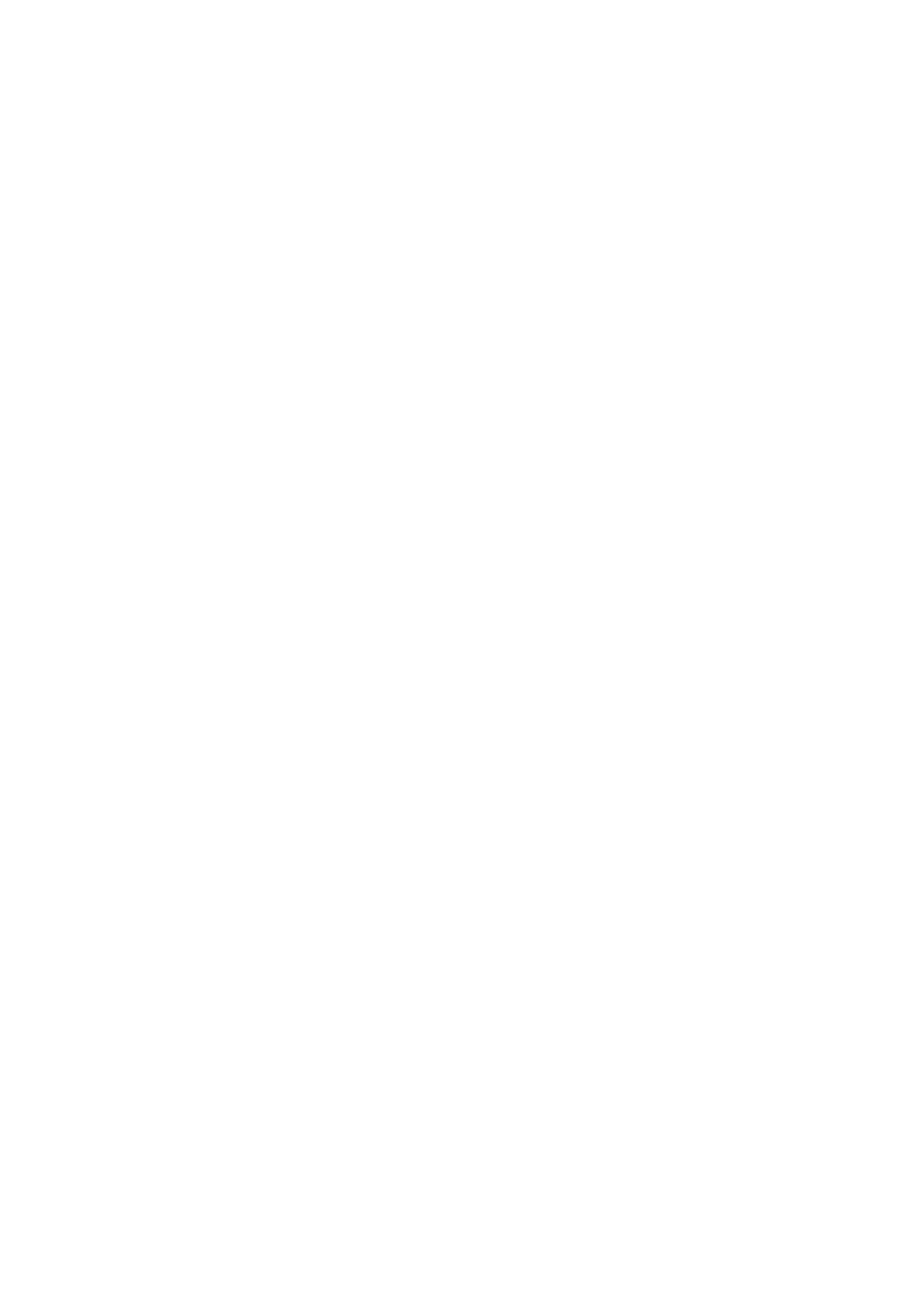## **PART 1 Conversation Time – approximately 30 minutes (Questions 1-50)**

**Directions: Questions 1 – 20:** Short conversations between two people. After each conversation, you will see a question about the conversation, read the four possible answers and choose the best answer.

| Woman:                   | "I don't want to join the national parade."                                                                                                                                                                                                                                                                                                          | Man:<br>"Are you certain about this deal?"                                                                                                                                                                                       |
|--------------------------|------------------------------------------------------------------------------------------------------------------------------------------------------------------------------------------------------------------------------------------------------------------------------------------------------------------------------------------------------|----------------------------------------------------------------------------------------------------------------------------------------------------------------------------------------------------------------------------------|
| Man:                     | "But why? Aren't you patriotic?"                                                                                                                                                                                                                                                                                                                     | "Yes. This deal can be helpful for doubling<br>Woman:<br>our turnover."                                                                                                                                                          |
| 1.<br>Woman:<br>Man:     | What does the man mean?<br>(1) He does not agree with the woman.<br>(2) He does not know what the national parade is.<br>(3) He likes the national parade.<br>(4) He doubts if the woman loves her country.<br>"Can you get the supplies from the Villa-<br>Market before coming home from work?"<br>"Lets just skip it for today. I think we should | 5.<br>What are they talking about?<br>Meeting<br>(1)<br>Making money.<br>(2)<br>Doubling the yearly profit.<br>(3)<br>Increasing the turnover.<br>(4)<br>Woman:<br>"The team was not able to deliver the<br>assignment in time." |
|                          | go on the weekend."                                                                                                                                                                                                                                                                                                                                  | Man:<br>"I will be meeting with management and<br>explain the challenges the team faced."                                                                                                                                        |
| 2.<br>(2)<br>(3)<br>(4)  | What will the woman probably do?<br>(1) Buy the supplies later before going to work.<br>Buy the supplies after coming from work.<br>Not go to the Villa.<br>Buy the supplies.                                                                                                                                                                        | 6.<br>What will the man probably do?<br>(1) Negotiate with management.<br>(2) Fire the team.<br>Scold the management.<br>(3)<br>Take the team to meet management.<br>(4)                                                         |
| Man:<br>Woman:           | "I feel like walking in the snow?"<br>"Its -10 °C outside, what are you talking<br>about?"                                                                                                                                                                                                                                                           | Woman:<br>"Have you talked to fellow partners about<br>the sponsorship of the upcoming concert."<br>"I am yet to talk to them."<br>Man:                                                                                          |
| 3.<br>(2)<br>(3)<br>(4)  | What does the woman imply?<br>(1) The man should go for a walk alone.<br>The man is out of his mind<br>The man is talking about snow.<br>The man should take her with him.                                                                                                                                                                           | What does the man imply?<br>7.<br>The man wants sponsorship.<br>(1)<br>The man will eventually talk to the partners.<br>(2)<br>The man has already talked with the partners.<br>(3)<br>The man does not want sponsorship.<br>(4) |
| Woman:                   | "The premiums for life insurance are<br>increasing."                                                                                                                                                                                                                                                                                                 | "Investing \$100,000 has pros and cons."<br>Woman:                                                                                                                                                                               |
| Man:                     | "Yes. And we may have to consider another<br>option."                                                                                                                                                                                                                                                                                                | "We should only think about the pros."<br>Man:                                                                                                                                                                                   |
| 4.                       | What does the man mean?                                                                                                                                                                                                                                                                                                                              | What does the man mean?<br>8.                                                                                                                                                                                                    |
| (1)<br>(2)<br>(3)<br>(4) | He feels the insurance is premium.<br>He may look at another policy provider.<br>He will pay the premiums.<br>He does not want insurance.                                                                                                                                                                                                            | They will invest.<br>(1)<br>They will buy pros.<br>(2)<br>They will sell cons.<br>(3)<br>They want \$100,000.<br>(4)                                                                                                             |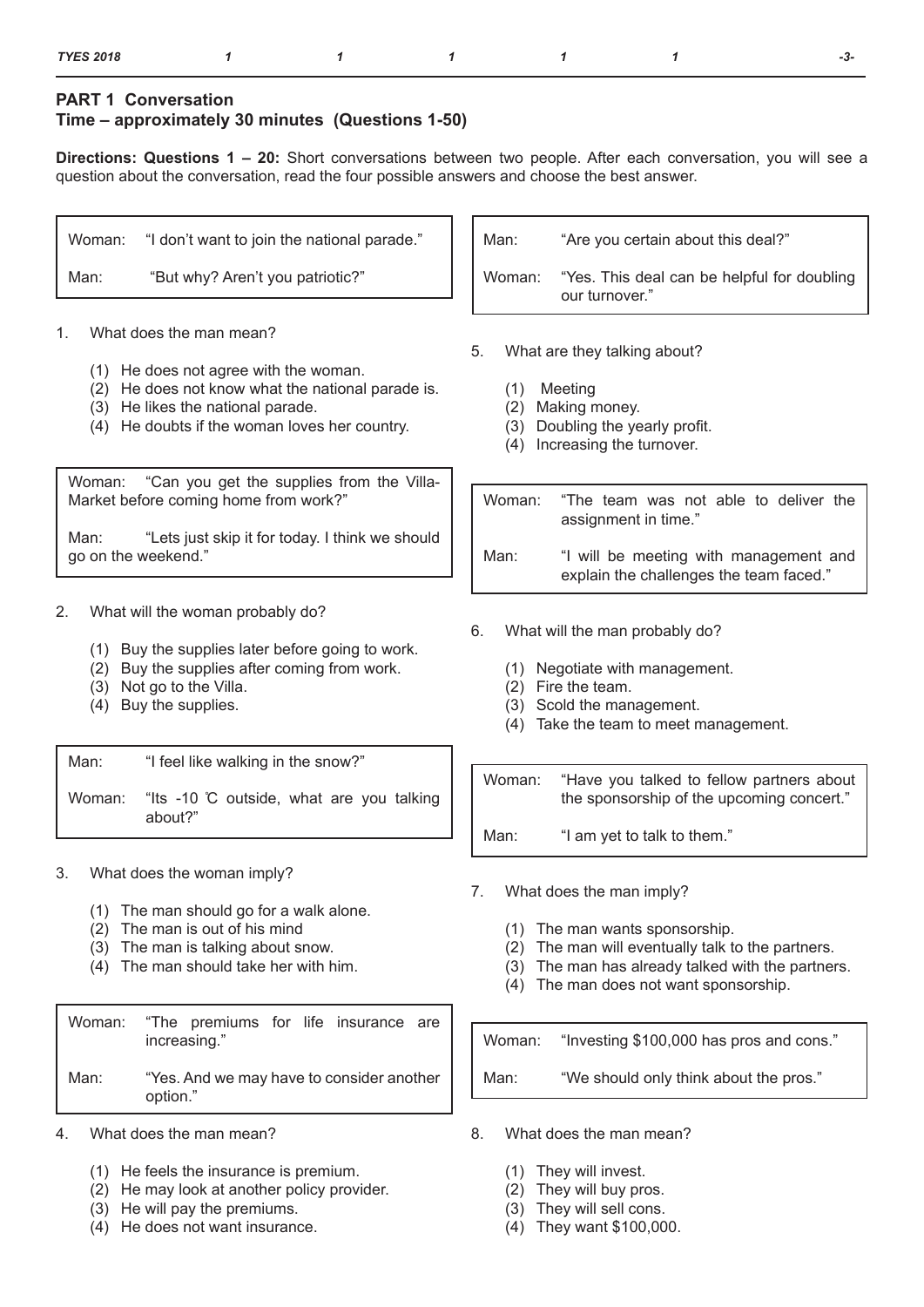| <b>TYES 2018</b>         | 1                                                                                                                                                                                       | 1 |  |                                                                                                                                                                     | 1                                                                   |                                                                                                                                   | -4- |  |  |
|--------------------------|-----------------------------------------------------------------------------------------------------------------------------------------------------------------------------------------|---|--|---------------------------------------------------------------------------------------------------------------------------------------------------------------------|---------------------------------------------------------------------|-----------------------------------------------------------------------------------------------------------------------------------|-----|--|--|
| Girl:                    | "We should skip the chemistry class."                                                                                                                                                   |   |  |                                                                                                                                                                     |                                                                     | 13. What does the man mean?                                                                                                       |     |  |  |
| Boy:                     | "But we have some practical exercise today."                                                                                                                                            |   |  |                                                                                                                                                                     | (1) She should come.<br>(2) She should stay.<br>(3) He will not go. |                                                                                                                                   |     |  |  |
| 9.                       | What does the boy imply?                                                                                                                                                                |   |  |                                                                                                                                                                     |                                                                     | (4) He has things to do too.                                                                                                      |     |  |  |
| (4)                      | (1) He does not like chemistry.<br>(2) He wants to skip the class too.<br>(3) He wants the girl to attend chemistry class.<br>He is doing practical exercises.                          |   |  | Woman:<br>Man:                                                                                                                                                      |                                                                     | "What did you think about the orchestra<br>performance?"<br>"The saxophones were weak. What about you?"                           |     |  |  |
| Woman:                   | "Are you coming to Central Plaza for the                                                                                                                                                |   |  | Woman:                                                                                                                                                              |                                                                     | "The violins were good."                                                                                                          |     |  |  |
| Man:                     | meeting?"<br>"I am almost there."                                                                                                                                                       |   |  | 14.                                                                                                                                                                 |                                                                     | What does the man mean?                                                                                                           |     |  |  |
| (3)                      | 10. What will the man probably do?<br>(1) Forget to go to central.<br>(2) He will meet her shortly.<br>Go for shopping at Central.                                                      |   |  | (1) Performance was great.<br>(2) He liked most of the performance apart from the<br>saxophone.<br>(3) He did not like the performance.<br>(4) He liked the violin. |                                                                     |                                                                                                                                   |     |  |  |
| (4)                      | None of above.                                                                                                                                                                          |   |  | Voice 1:                                                                                                                                                            |                                                                     | "It is getting late. When is the Uber sup-<br>posed to arrive?"                                                                   |     |  |  |
| Woman:                   | "The new Iphone 10 is so modern in terms<br>of design."                                                                                                                                 |   |  | Voice 2:                                                                                                                                                            |                                                                     | "I booked the Uber a few minutes ago. He<br>said he was on the way."                                                              |     |  |  |
| Man:                     | "But the Samsung 9+ is more innovative."                                                                                                                                                |   |  | Voice 1:                                                                                                                                                            |                                                                     | "Yes, but did you pin the exact location?"                                                                                        |     |  |  |
|                          | 11. What does the man mean?                                                                                                                                                             |   |  | Voice 2:                                                                                                                                                            |                                                                     | "Oh, let me check, yes its correct."                                                                                              |     |  |  |
| (1)<br>(2)<br>(3)<br>(4) | The Iphone is not that good.<br>The man has a Samsung 9+.<br>The man wants an Iphone.<br>The man agrees with the woman.                                                                 |   |  | (1)<br>(2)<br>(3)<br>(4)                                                                                                                                            | They are in Uber.<br>The Uber is lost.                              | 15. What do these people mean?<br>They don't like Uber.<br>They are waiting for Uber.                                             |     |  |  |
| Man:<br>Woman:           | "The Samsung Note 8 has got two cameras.<br>I have heard great things about this phone."<br>"I might want that, but for now I am happy                                                  |   |  | Woman:                                                                                                                                                              |                                                                     | "We got Tuna last week, so let's eat that."                                                                                       |     |  |  |
|                          | with the previous model."                                                                                                                                                               |   |  | Man:                                                                                                                                                                |                                                                     | "But I am afraid it's not hygienic anymore."                                                                                      |     |  |  |
| (1)<br>(2)<br>(3)<br>(4) | 12. What does the woman mean?<br>She does not like the Note 8.<br>She does not like her old phone.<br>She would like to buy the Note 8 sometime later.<br>She has no idea about Note 8. |   |  | (1)<br>(2)                                                                                                                                                          | He likes the tuna.                                                  | 16. What does the man imply?<br>He does not like tuna.<br>(3) He will not eat tuna.<br>(4) He will keep the tuna in refrigerator. |     |  |  |

Woman: "I am not joining this travel camp because I have things to do." Man: "I can understand that you may have important things to do but you only live once, so you must come along."

Olympic sport." Man: "Yes, long way to go before it will be accepted."

Woman: "Muay Thai should be accepted as an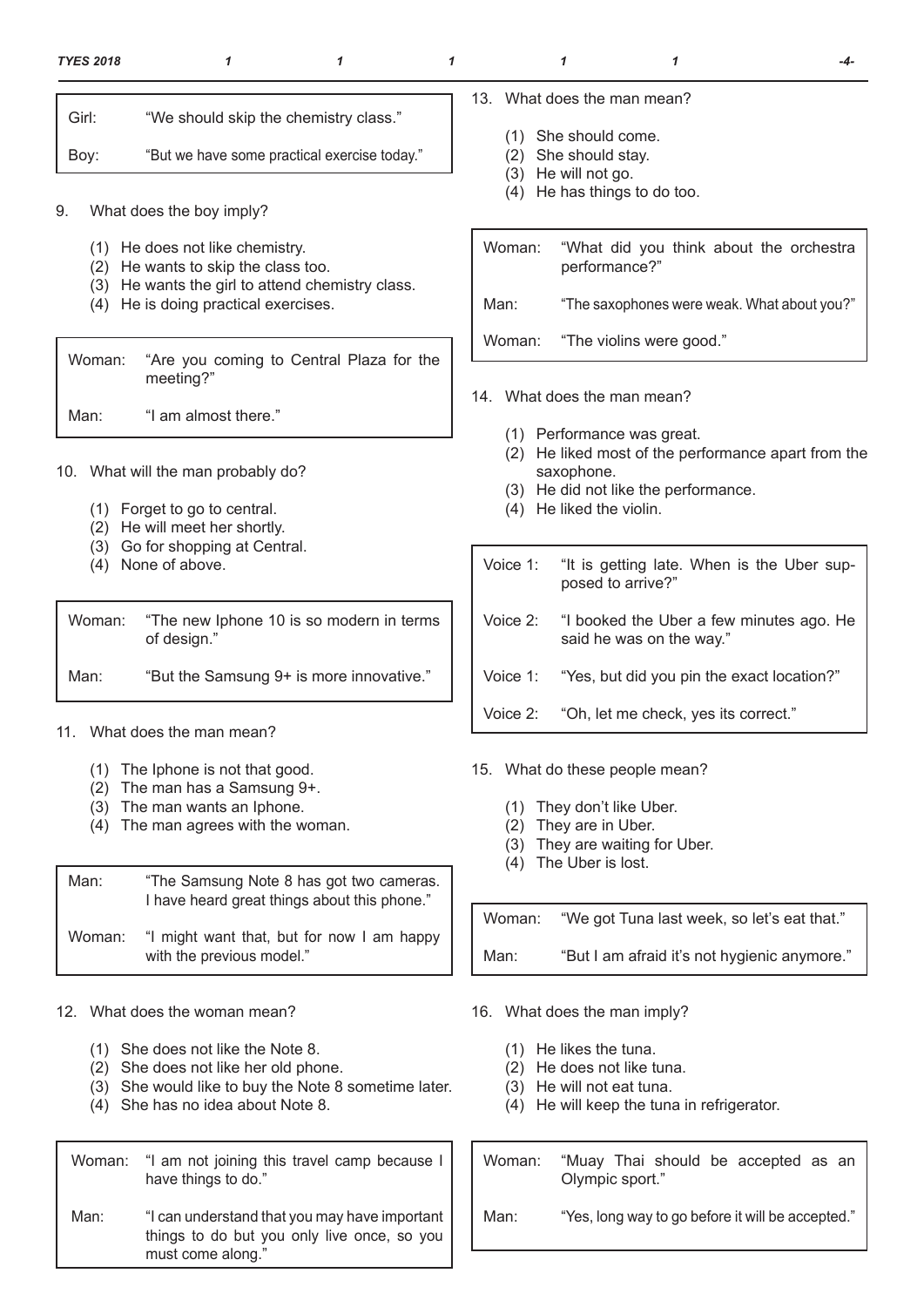17. What does the man imply?

- (1) The Muay Thai event is far away.
- (2) Muay Thai is an Olympic sport.
- (3) Muay Thai can possibly become an Olympic sport.
- (4) Muay Thai needs lots of long training hours.

| Woman: | "John wants to move to the USA for higher<br>studies."                         |
|--------|--------------------------------------------------------------------------------|
| Man:   | "What about universities here? These uni-<br>versities have good courses too." |

- 18. What does the man imply?
	- (1) John is going to the USA.
	- (2) John must not go.
	- (3) John must study.

ſ

(4) John should start a new business.

|      | Women: "I am excited about the new GPS watch<br>series." |
|------|----------------------------------------------------------|
| Man: | "It's water resistant but I would expect a               |

waterproof watch in the near future."

- 19. What does the man think about the new GPS watch series?
	- (1) He will buy one GPS watch.
	- (2) He likes his watch.
	- (3) He is using a Gps watch already.
	- (4) He wants to wait for new features.

| Woman: | "I am done for today, so tired, had a long<br>day at work."                           |
|--------|---------------------------------------------------------------------------------------|
| Man:   | "Yes, I am tired too. Let's skip the fitness for<br>today."                           |
|        | Woman: "That sounds okay to me. I will inform the<br>trainer that we are not coming." |

- 20. What do they decide to do?
	- (1) They will not go to the Club.
	- (2) They are tired.
	- (3) They are coming from the Club
	- (4) They are in the Club already.

**Directions: Questions 21 – 25:** In this section you will read a conversation. You will need to take some notes to successfully answer all the questions

| Conversation between interviewer and interviewee |                                                                                                             |  |  |
|--------------------------------------------------|-------------------------------------------------------------------------------------------------------------|--|--|
| Woman:                                           | "What's your desired location to work?"                                                                     |  |  |
| Man:                                             | "Somewhere in Asia."                                                                                        |  |  |
| Woman:                                           | "We operate in Bali, Malaysia and Thailand.<br>Would that be okay?"                                         |  |  |
| Man:                                             | "I am from Singapore, So I would like to<br>stay as close as possible."                                     |  |  |
| Woman:                                           | "We can surely consider your request and<br>try to place you somewhere in Malaysia."                        |  |  |
|                                                  | "Are you fine with the working hours? And<br>do you want to negotiate on that too? Haha."                   |  |  |
| Man:                                             | "For me, I am craving to work in another<br>country. So, I don't have many requirements."                   |  |  |
| Woman:                                           | "Why is working abroad an important pursuit?"                                                               |  |  |
| Man:                                             | "Living in an international country makes<br>you adaptable and teaches you many new<br>lessons about life." |  |  |
| Woman:                                           | "Welcome to our professional family."                                                                       |  |  |

- 21. What are they talking about?
	- (1) Somewhere in Asia.
	- (2) Bali, Malaysia, Thailand.
	- (3) Work placement
	- (4) None of above.
- 22. What is the man excited about?
	- (1) New Job
	- (2) Working in another country.
	- (3) Money
	- (4) Culture
- 23. What was the request made by the man during the interview?
	- (1) To get the job.
	- (2) To work in Asia.
	- (3) To work near his home country.
	- (4) Adjust working hours.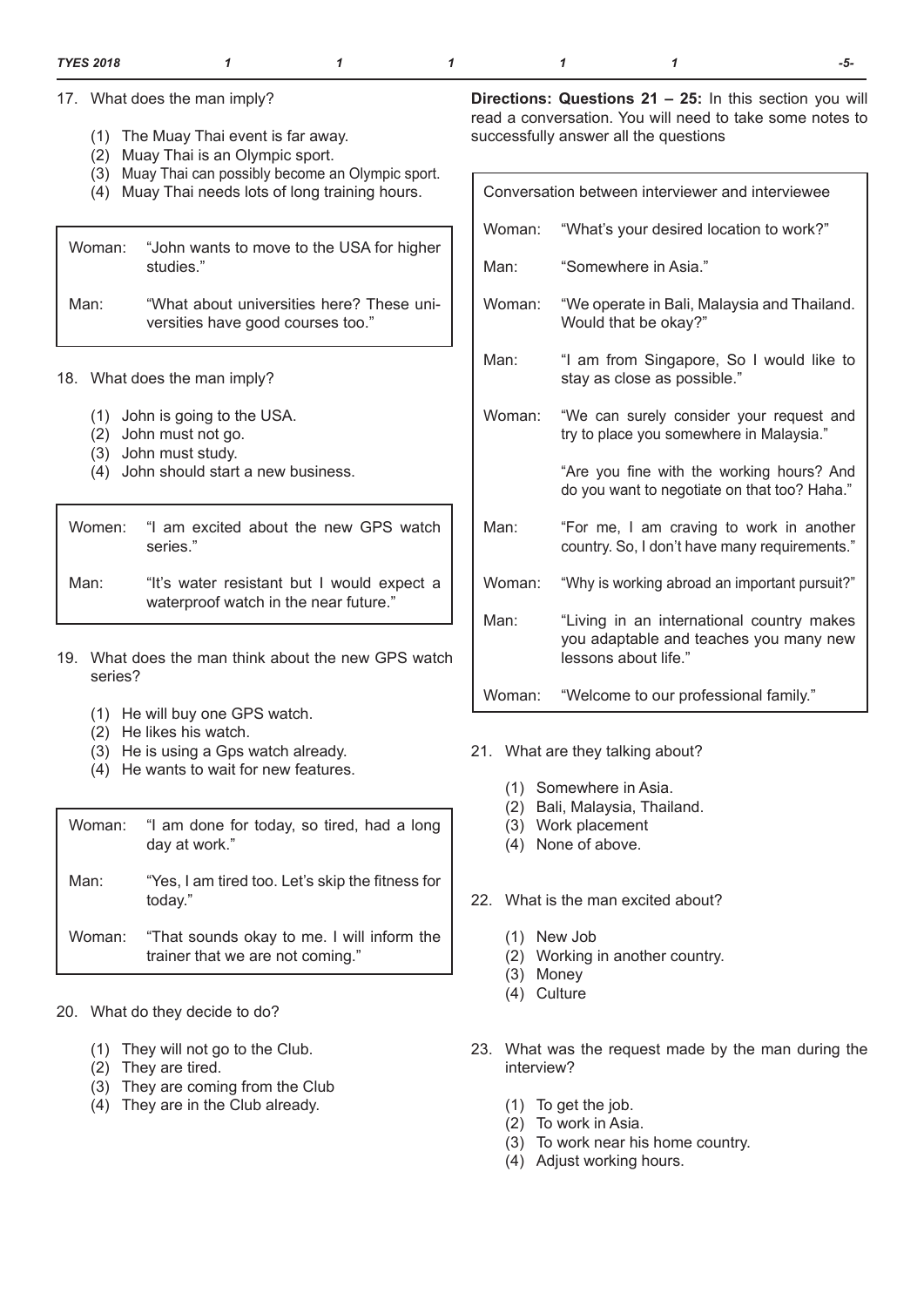- 24. Why did the man want to work in another country?
	- (1) Travelling.
	- (2) Experiencing new things.
	- (3) Because of money.
	- (4) He wanted to go away from his home country.
- 25. What does Pursuit means?
	- (1) Going after something.
	- (2) Persistance.
	- (3) Passion.
	- (4) None of above.

**Directions: Questions 26 – 30:** In this section you will read several paragraphs and questions.

Questions 26-27

I would like to introduce to you our revolutionary face scanner feature which will ensure the security of the mobile devices and with this new feature we will take the mobile security to a new level of innovation. Due to strong demand in the market, we are doing our best to release the first round. It uses your eyes efficiently and stores the visuals of your face into a very tiny processor. The smart processor cannot be manipulated because the scanner itself is equipped with high tech equipment.

26. What is main purpose of meeting?

- (1) The manager is pitching a new device.
- (2) The manager is introducing a new addition to their mobile technology.
- (3) The manager is motivating the team.
- (4) The manager is sharing new information.
- 27. How does the new feature work?
	- (1) It captures your image and memorizes it.
	- (2) It stores your visuals into the processor.
	- (3) It has a great camera result.
	- (4) It is fast.

Questions 28-30

GrabTaxi, has seen more popularity among Thais in recent years because now local taxis can also provide their services through the Grab platform. Uber is definitely seeing a rapid decline because of their unfriendliness to the local taxi drivers. Local taxi drivers were left out and that is why Grab saw this as a welcoming opportunity. Grab is offering many rewards and benefits and their services are growing from Transport to food etc.

- 28. What's Grab?
	- (1) Transport. (2) Ride service.
	- (3) Private Car. (4) New Car.
- 29. Grab and Uber are working together in order to provide better experience to the customers.
	- (1) True. (2) False.
	- (3) I don't know. (4) None of above.
- 30. GrabTaxi has 10 stations around Bangkok.
	- (1) Not mentioned in the talk.
	- (2) Yes, they do.
	- (3) No they don't.
	- (4) They have 20 stations.

**Directions: Questions 31 – 35:** in this section you will read a conversation between a lecturer and a student in class.

**Lecturer (Lady)**: "Good morning students! In today's lecture we will be taking a look at a very important topic 'Artificial intelligence' "

**Student (Boy):** "Looking forward to it!"

**Lecturer (Lady)**: "In this century without Artificial intelligence the human race may lag behind. But over the years Artificial intelligence has helped the humans in many areas of our lives and it is definitely worth it to continually improve and develop new technology in order to work fast and efficiently. It's the era of data and information."

**Student (Boy):** "How much have we progressed in the sector of Artificial intelligence?"

**Lecturer (Lady)**: "Now companies are using robots for manufacturing, virtual assistants, self-driven cars are just the beginning in the field of artificial intelligence."

31. What is the question?

- (1) Robots.
- (2) New technology.
- (3) Artificial intelligence.
- (4) Mobiles.

32. Artificial has had a great influence on what?

- (1) Climate. (2) Our way of living.
- (3) Our daily lives. (4) Our culture.
- -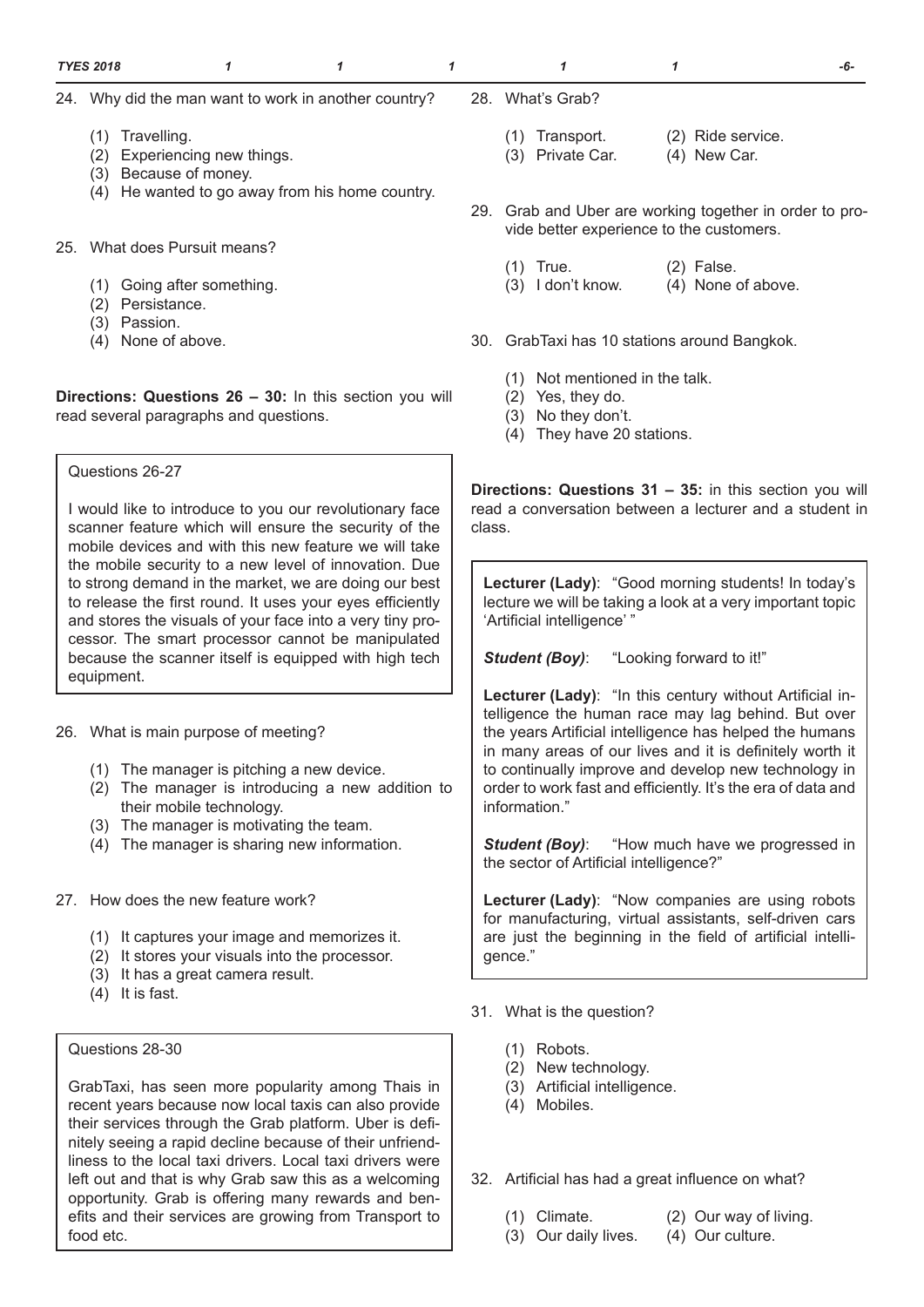- 33. In the conversation the significance of century is described by the era of? 38. What is the Falcon?
	- (1) Robots.
	- (2) Data and information.
	- (3) Manufacturing.
	- (4) Daily lives.
- 34. What was the student's question?
	- (1) He wanted to know about the progress in the field of artificial intelligence.
	- (2) He wanted to know the company who is developing artificial intelligent products.
	- (3) He wanted to know about the robots.
	- (4) He wanted to explain more about artificial intelligence.
- 35. At the end of the talk what did the lecturer say.
	- (1) Pack up your bags, class is over.
	- (2) Highlighted where artificial intelligence is in use.
	- (3) Talked more about robots.
	- (4) Take a test.

#### **Directions: Questions 36 – 40:**

I was watching the national geographic new series Mission to Mars. This series is very informative and interesting. Natgeo is currently covering SpaceX operations very closely. SpaceX is very ambitious about Mars. They are doing their best to populate mars and also to introduce space travel for the people apart from the astronauts. Elon Musk, the founder and chairman of SpaceX has said that I am taking you to Mars before 2030. SpaceX's recent launches of Falcon and other rockets have been successful. The phenomenon of reusing the rocket was nowhere to be found but SpaceX has done it. Astronauts were laughing at SpaceX ambitions but SpaceX has definitely surpassed NASA and has achieved a lot.

I am excited to discover more about Mars by watching Natgeo and also visiting the SpaceX website.

36. What is Space X?

- (1) A rocket
- (2) Another name for NASA.
- (3) National Geographic Series.
- (4) A Company that makes spacecraft.
- 37. What is the Natgeo series about?
	- (1) Mission to mars. (2) SpaceX.
	- (3) NASA. (4) Rockets.
- (1) SpaceX name. (2) Rocket name.
- (3) Station name. (4) New Technology.
- 39. Who is the founder of SpaceX Mars Mission?
	- (1) NASA. (2) National Geographic.
	- (3) Elon Musk. (4) Astronauts.
- 40. What's the new phenomenon discussed in the above conversation?
	- (1) A rocket that can be used more than one time.
	- (2) A rocket which is faster.
	- (3) SpaceX going to Mars.
	- (4) SpaceX high technology.

#### **Directions: Questions 41 – 45:**

| Woman: | "I'm going for a run."                                                      |
|--------|-----------------------------------------------------------------------------|
| Man:   | "I am thinking of joining a fitness club."                                  |
| Woman: | "Yes, you must work out because you are<br>gaining weight."                 |
| Man:   | "What about you? Would you like to be fit?"                                 |
| Woman: | "What are the programs offered at this<br>club?"                            |
| Man:   | "They have various training programs, like<br>cardio, swimming, yoga, etc." |
| Woman: | "What about the equipment?"                                                 |
| Man:   | "Yes, they do have modern machines."                                        |
| Woman: | "So lastly, what about the membership?"                                     |
| Man:   | "Yes, they do offer affordable membership<br>with new benefits."            |

- 41. What are they talking about?
	- (1) Fitness Club.
	- (2) Losing weight.
	- (3) About getting fit.
	- (4) Cardio, Swimming, Yoga.
- 42. Why is the man thinking about joining the fitness club?
	- (1) Because he is fat.
	- (2) Because he has gained weight.
	- (3) Because he wants to look cool.
	- (4) Because he likes fitness.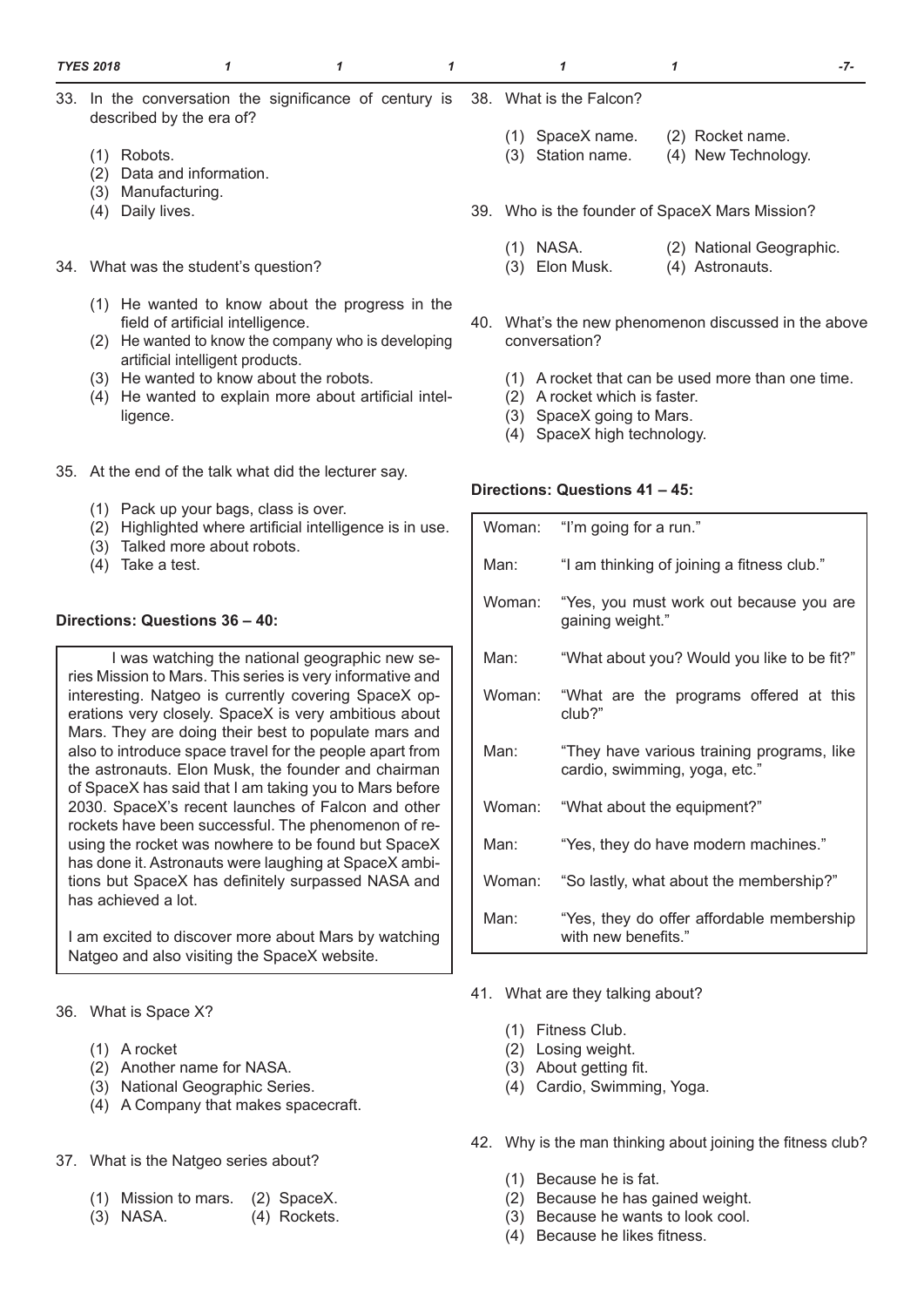- (1) Equipment.
- (2) Membership.
- (3) Benefits.
- (4) Why the man wants to do fitness?
- 44. What are the programs offered by the club?
	- (1) Swimming Pool
	- (2) Shower.
	- (3) Yoga, Cardio.
	- (4) Sprints
- 45. Is the club membership expensive?
	- (1) Yes.
	- (2) No.
	- (3) Yes but you get benefits.
	- (4) None of above.

## **Directions: Questions 46 – 50:**

| Man: | "During summer break I am going to music<br>school to learn some instruments."        |
|------|---------------------------------------------------------------------------------------|
|      | Woman: "Great Idea."                                                                  |
| Man: | "What are you going to do during summer?"                                             |
|      | Woman: "I am going to travel to Europe."                                              |
| Man: | "Interesting! Why Europe?"                                                            |
|      | Woman: "I want to learn about more about European<br>history."                        |
| Man: | "You can read about it in libraries."                                                 |
|      | Woman: "I want to experience the places not just only<br>read about it."              |
| Man: | "Music skills will stay with me forever and at<br>the same time I will feel relaxed." |
|      | Woman: "I have family in Europe and would like to<br>spend time with them."           |

- 46. What break are they talking about?
	- (1) Break up.
	- (2) Lunch Break.
	- (3) Holiday Break.
	- (4) Winter Break.
- 47. Where is she going?
	- (1) History School.
	- (2) Travelling to Europe.
	- (3) Visiting Relatives.
	- (4) Adventure.
- 48. What did the man suggested?
	- (1) She should not go to Europe.
	- (2) She should go to Europe.
	- (3) She should visit relatives.
	- (4) She should join music school.
- 49. How does she want to learn about European history?
	- (1) By being there and experiencing.
	- (2) By studying.
	- (3) By travelling
	- (4) By asking her relatives.
- 50 Why does the man prefer to learn music?
	- (1) He wants to be a singer.
	- (2) He wants to work in music school.
	- (3) He wants to feel at peace.
	- (4) He wants to produce music.

**STOP**

**THIS IS THE END OF PART I DO NOT MOVE FURTHER UNTIL YOU ARE TOLD TO DO SO YOU MAY WORK ON THE CURRENT SECTION ONLY**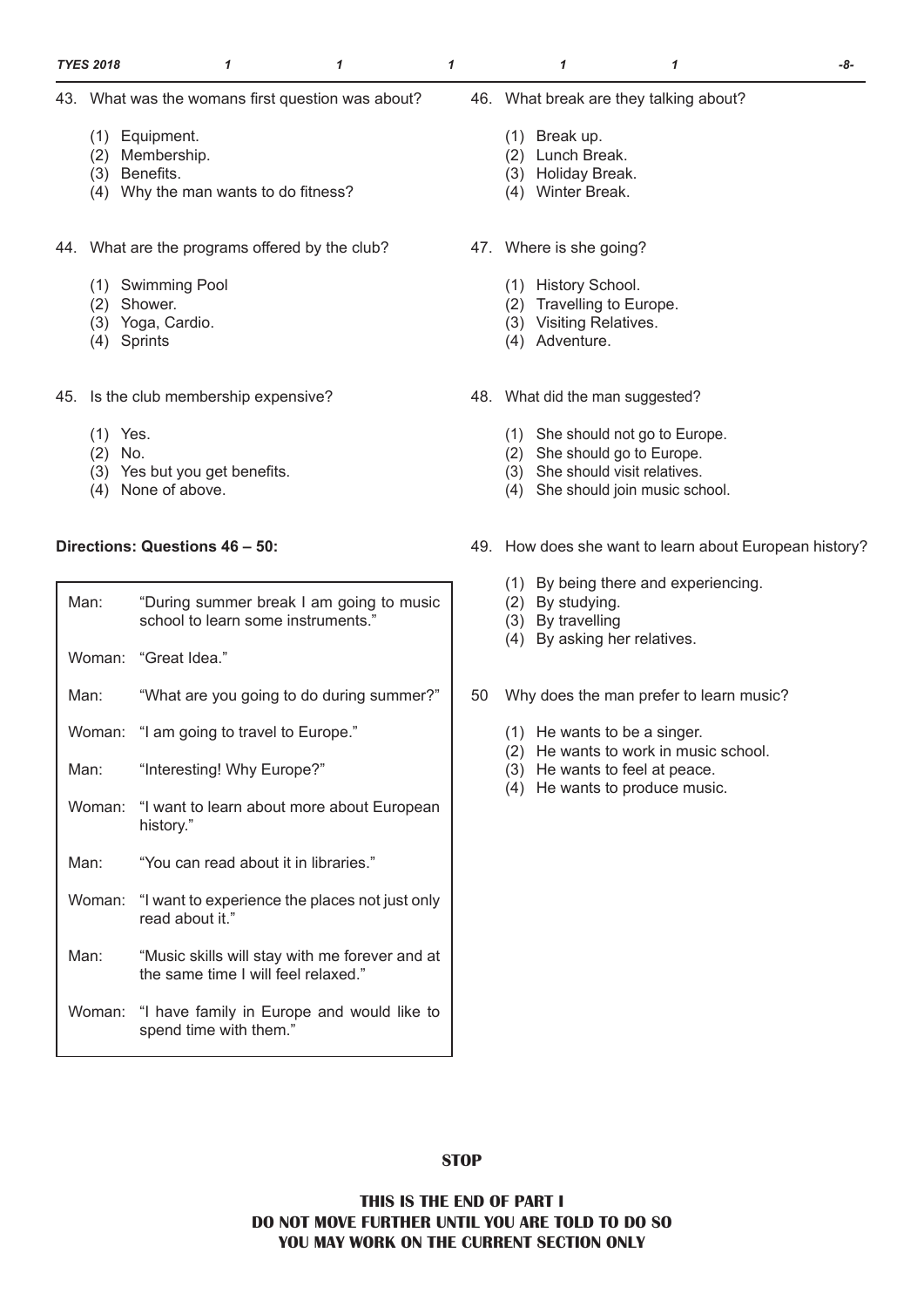### **PART II Structure & Written Expression**

### **Time – approximately 30 minutes (Questions 51-100)**

**Directions: Questions 51 – 76** Are incomplete sentences. Below each sentence, you will see four choices indicated (1), (2), (3). And (4) Please select one choice that best completes the sentence. Then, on your answer sheet, please find the number of the question and fill in the space that corresponds to the answer you have chosen.

| 51. _____________ you contact the municipality to fix the 59. Mr Johns family liked __________ in the yard.<br>sewage system? |                                                                                                        |                                                                |                                                                                                                 |
|-------------------------------------------------------------------------------------------------------------------------------|--------------------------------------------------------------------------------------------------------|----------------------------------------------------------------|-----------------------------------------------------------------------------------------------------------------|
| $(2)$ Is<br>$(1)$ Please<br>(3) Would<br>(4) Can                                                                              |                                                                                                        | $(1)$ sit<br>(3) sitting (4) sitter                            | $(2)$ sits                                                                                                      |
|                                                                                                                               | 52. Mr. John has _____________ \$2,000 to our welfare trust.                                           | the world.                                                     | 60. BURJ-KHALIFA tower is the __________ building in                                                            |
| $(1)$ gifted<br>(3) given (4) donated                                                                                         | (2) presented                                                                                          | $(1)$ tall<br>(3) giant (4) tallest                            | $(2)$ big                                                                                                       |
| tion.                                                                                                                         |                                                                                                        | grade.                                                         | 53. I have the _________ to win this badminton competi- 61. I _________ football for my school from 5th to 10th |
| (1) courage (2) power<br>(3) blessings (4) curiosity                                                                          |                                                                                                        | (3) played (4) playing                                         | (1) was playing (2) were play                                                                                   |
| the consequences?                                                                                                             | 54. How many times have you been ____________ about 62. I am the manager; do not try to __________ me! |                                                                |                                                                                                                 |
| (1) alerted (2) warned<br>$(3)$ told $(4)$ alarmed                                                                            |                                                                                                        | $(1)$ love<br>$(2)$ hate<br>$(3)$ lie<br>(4) underestimate     |                                                                                                                 |
| the bus station?                                                                                                              | 55. How ___________ is the distance from your house to                                                 |                                                                | 63. ________ we taking the boat to get to the island?                                                           |
| $(1)$ close $(2)$ many<br>$(3)$ much                                                                                          | (4) far                                                                                                | $(1)$ should $(2)$ are<br>$(3)$ Could $(4)$ do                 |                                                                                                                 |
|                                                                                                                               | 56. I liked watching Star Wars __________ I was a kid.                                                 | trip.                                                          | 64. I believe Jason _________ be coming with us for this                                                        |
| $(1)$ as<br>$(3)$ ever                                                                                                        | $(2)$ when<br>$(4)$ whose                                                                              | $(1)$ will<br>$(3)$ when                                       | $(2)$ is<br>$(4)$ not                                                                                           |
| for the concert.                                                                                                              |                                                                                                        |                                                                |                                                                                                                 |
| $(1)$ market<br>$(3)$ arena                                                                                                   | $(2)$ school<br>$(4)$ None                                                                             | $(1)$ prepare<br>(2) prepared<br>(3) prepares<br>(4) preparing |                                                                                                                 |
| 58. They _____________ basketball every afternoon.                                                                            |                                                                                                        |                                                                | 66. Apple ____________ launched the lphone X last month                                                         |
| $(1)$ play<br>(3) playing                                                                                                     | (2) player<br>$(4)$ plays                                                                              | and it's amazing.                                              |                                                                                                                 |
|                                                                                                                               |                                                                                                        | $(1)$ have<br>$(3)$ has                                        | $(2)$ had<br>$(4)$ having                                                                                       |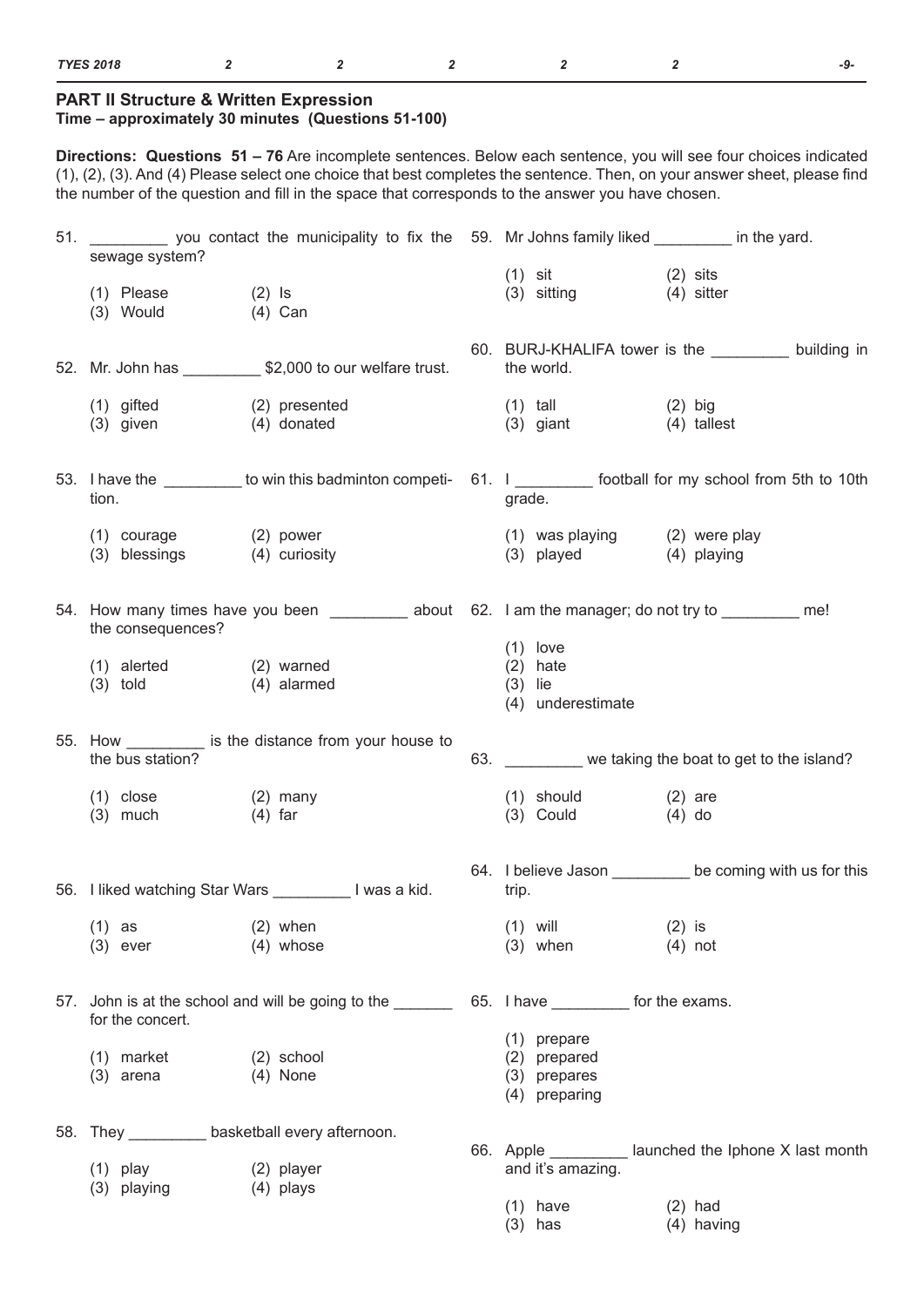| <b>TYES 2018</b>                                                                                                                                               | $\overline{2}$                    | $\overline{2}$             | $\overline{2}$ | $\overline{2}$                                                                        | $\overline{2}$             | -10- |
|----------------------------------------------------------------------------------------------------------------------------------------------------------------|-----------------------------------|----------------------------|----------------|---------------------------------------------------------------------------------------|----------------------------|------|
| 67. There is only 10 % ___________ that Manchester Unit- 72. For reconciliation, you need to __________ your words<br>ed will beat Liverpool in today's match. |                                   |                            |                | back.                                                                                 |                            |      |
| $(1)$ luck<br>(3) opportunity (4) score                                                                                                                        | (2) chance                        |                            |                | $(1)$ give<br>$(3)$ listen                                                            | (2) say<br>$(4)$ take      |      |
| 68. We need a ________ reason for your quitting this 73. I hope you don't take my ________ seriously, I was<br>project.                                        |                                   |                            |                | just kidding.                                                                         |                            |      |
| $(1)$ nice<br>$(3)$ any                                                                                                                                        | $(2)$ valid                       | $(4)$ None of option 1,2,3 |                | (1) speech<br>(3) remarks                                                             | (2) words<br>(4) sentences |      |
| 69. I am sure I have made myself __________ to you 74. I suggest you _________ focus on your studies.<br>about the consequences of breaking the rules.         |                                   |                            |                |                                                                                       |                            |      |
| $(1)$ clear<br>(3) straight                                                                                                                                    | (2) friendly<br>(4) None of above |                            |                | (1) would<br>(3) should                                                               | $(2)$ could<br>$(4)$ need  |      |
| 70. Go to your ___________ and bring me the file of case<br>#3265.                                                                                             |                                   |                            |                | 75. John is ____________ for a cheap fitness center.<br>(1) seeking (2) finding       |                            |      |
| $(1)$ bag<br>$(3)$ closet                                                                                                                                      | (2) computer<br>(4) cubical       |                            |                | $(3)$ seeing<br>76. You _________ defeated him easily but your bad                    | (4) looking                |      |
| 71. I don't want to be _________ by you again.                                                                                                                 |                                   |                            |                |                                                                                       | made you loose the match.  |      |
| (1) disappointed (2) letting down<br>(3) respected (4) happy                                                                                                   |                                   |                            |                | (1) could have, move<br>(2) could have, motive<br>(3) could, move<br>(4) should, move |                            |      |

**Question 77 - 82**: Read Through the text, answer the questions that follow.

Alexander the Great served (77) king of Macedonia from 336 to 323 B.C. (78) his time of leadership, he united Greece, reestablished the Corinthian League and conquered the Persian Empire. Conqueror and king of Macedonia, Alexander \_\_\_(79)\_\_\_ Great was born on July 20, 356 B.C., in Pella, in the \_\_\_(80)\_\_\_ Greek kingdom of Macedonia. During \_\_\_(81)\_\_\_ leadership, from 336 to 323 B.C., he united the Greek city-states and led the Corinthian League. He also became the king of Persia, Babylon and Asia, and created Macedonian colonies in the region. While considering the conquests of Carthage and Rome, Alexander (82) of malaria in Babylon (now Iraq), on June 13, 323 B.C. . [*https://www.biography.com/people/alexander-the-great-9180468*] 77. (1) of (2) as (3) is (4) the 78. (1) During (2) Following (3) Due to (4) From 79. (1) is (2) a (3) the (4) of 80. (1) Ancient (2) Great (3) Royal (4) Old 81. (1) him (2) his (3) the (4) her 82. (1) dies (2) die (3) dead (4) died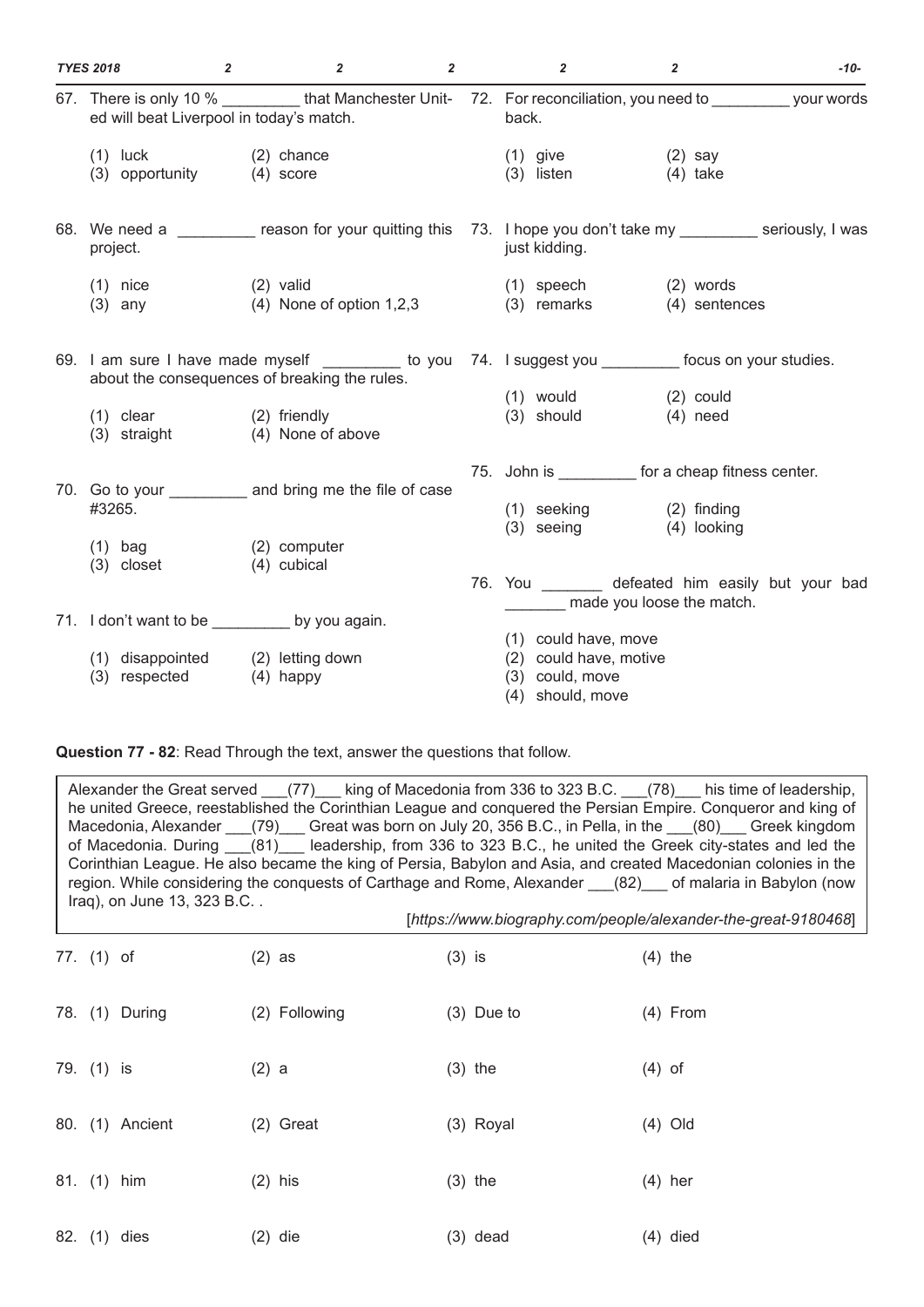| <b>TYES 2018</b> |  |  |  |  |  | -11 |
|------------------|--|--|--|--|--|-----|
|------------------|--|--|--|--|--|-----|

| <b>Question 83 - 89:</b> Read Through the text, answer the questions that follow. |  |
|-----------------------------------------------------------------------------------|--|
|-----------------------------------------------------------------------------------|--|

| The Wright brothers $-$ Orville and Wilbur Wright $(83)$<br>credited with building and flying the first heavier    |
|--------------------------------------------------------------------------------------------------------------------|
| air airplane. They achieved the first recorded flight (85) 17 December 1903 Over the next ten years,<br>(84)       |
| they $(86)$ to develop the aircraft making a significant contribution to the $(87)$ of the modern airplane.        |
| Their particular contribution was in the effective control of an airplane, through their (88) control system. This |
| basic principle is still (89) today. It was for this control mechanism that the Wright's received their first US   |
| patent - 821,393                                                                                                   |
| [https://www.biographyonline.net/scientists/inventors/wright-brothers.html]                                        |

|            | 83. (1) were        | $(2)$ are         | $(3)$ is     | $(4)$ was     |
|------------|---------------------|-------------------|--------------|---------------|
|            | 84. (1) than        | $(2)$ then        | $(3)$ from   | $(4)$ like    |
| 85. (1) in |                     | $(2)$ at          | $(3)$ on     | $(4)$ was     |
|            | 86. (1) continually | (2) continuously  | (3) continue | (4) continued |
|            | 87. (1) development | (2) manufacturing | $(3)$ work   | (4) invention |
|            | 88. (1) w-axis      | $(2)$ x-axis      | $(3)$ y-axis | $(4)$ z-axis  |
|            | 89. (1) used        | $(2)$ using       | $(3)$ use    | $(4)$ usage   |

**In Question 90 - 100:** Each sentence has four underlined words or phrases. Identify the one underlined word or phrase that must be changed in order for the sentence to be correct.

90. We <u>has</u> been going to practice <u>at</u> the community center <u>for</u> this big competition.<br>(1) (2) (3) (4)  $(1)$   $(2)$   $(3)$   $(4)$ 

91. Bit-Coin has seen a decline in European countries, however in few countries Bit-Coin are booming.  $(1)$   $(2)$   $(3)$   $(4)$ 

92. Are you excited of Fifa World Cup? I am thinking of buying NETFLIX subscription for the better service.  $(1)$   $(2)$   $(3)$   $(4)$ 

- 93. The company has not performed well and I am approving this travelling trip.  $(1)$   $(2)$   $(3)$   $(4)$
- 94. I have an great idea, we should go for Scuba Diving and Snorkeling.  $(1)$   $(2)$   $(3)$   $(4)$
- 95. Neither, you either your friends, are going to the waterpark.  $(1)$   $(2)$   $(3)$   $(4)$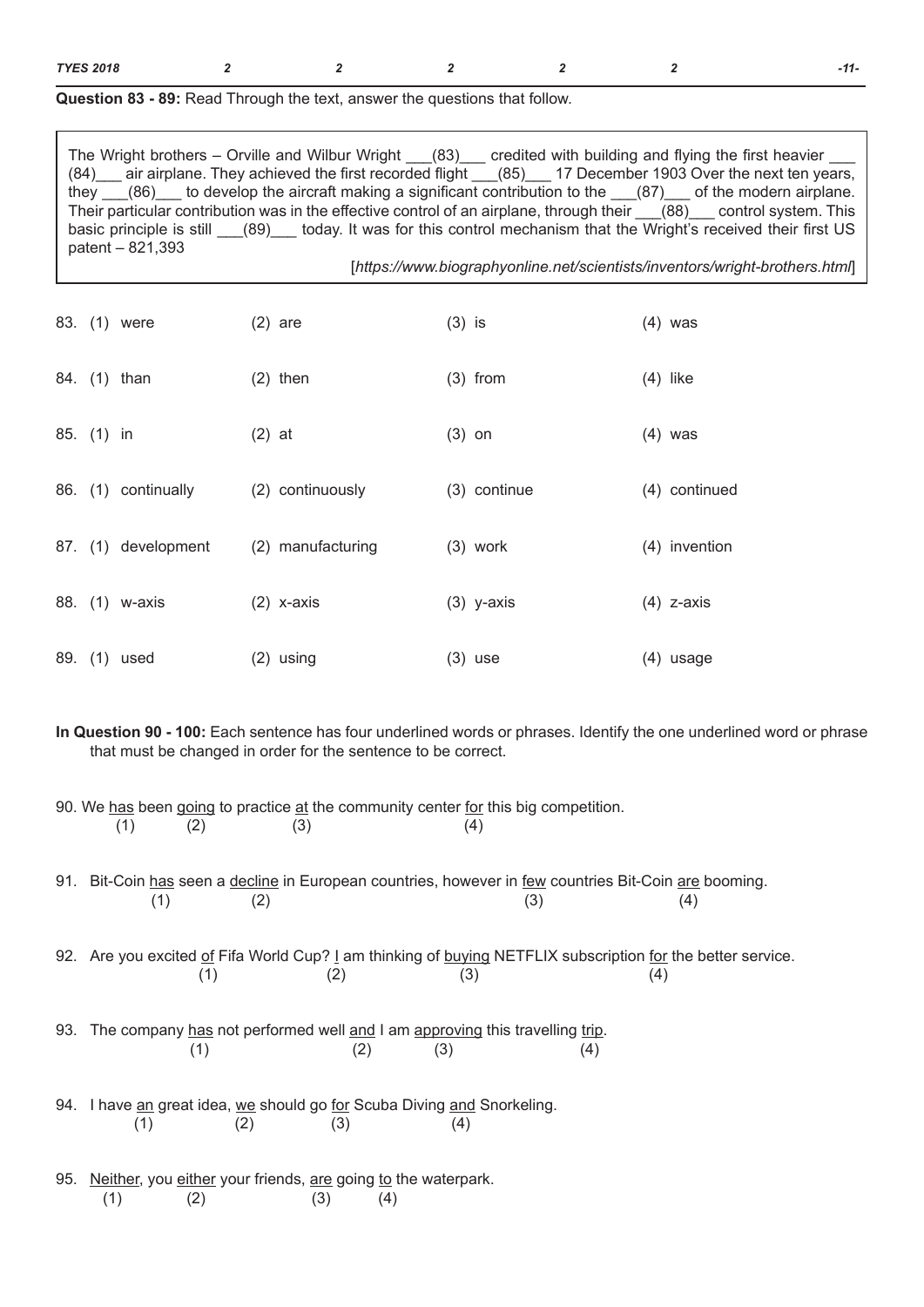|     | <b>TYES 2018</b> |     |                                                                                                            |     |     | -12- |
|-----|------------------|-----|------------------------------------------------------------------------------------------------------------|-----|-----|------|
|     | (1)              | (2) | 96. Just saw a notification from my great whether app and its telling me that today is a sunny day.<br>(3) |     | (4) |      |
| 97. | (1)              | (2) | The academic illiteracy ensures the success and great future of any nation.<br>(3)                         |     | (4) |      |
|     | (1)<br>(2)       |     | 98. I will be waiting for you at the Starbucks, meet me their.<br>(3)                                      | (4) |     |      |
|     | (2)<br>(1)       |     | 99. I was wandering, if you could help me to buy a high definition camera.<br>(3)                          | (4) |     |      |
|     |                  |     | 100. During the the meeting internet signals were so bad and I was not able to hair a word.                |     |     |      |

 $(1)$   $(2)$   $(3)$   $(4)$ 

**STOP**

**THIS IS THE END OF PART II DO NOT MOVE FURTHER UNTIL YOU ARE TOLD TO DO SO YOU MAY WORK ON THE CURRENT SECTION ONLY**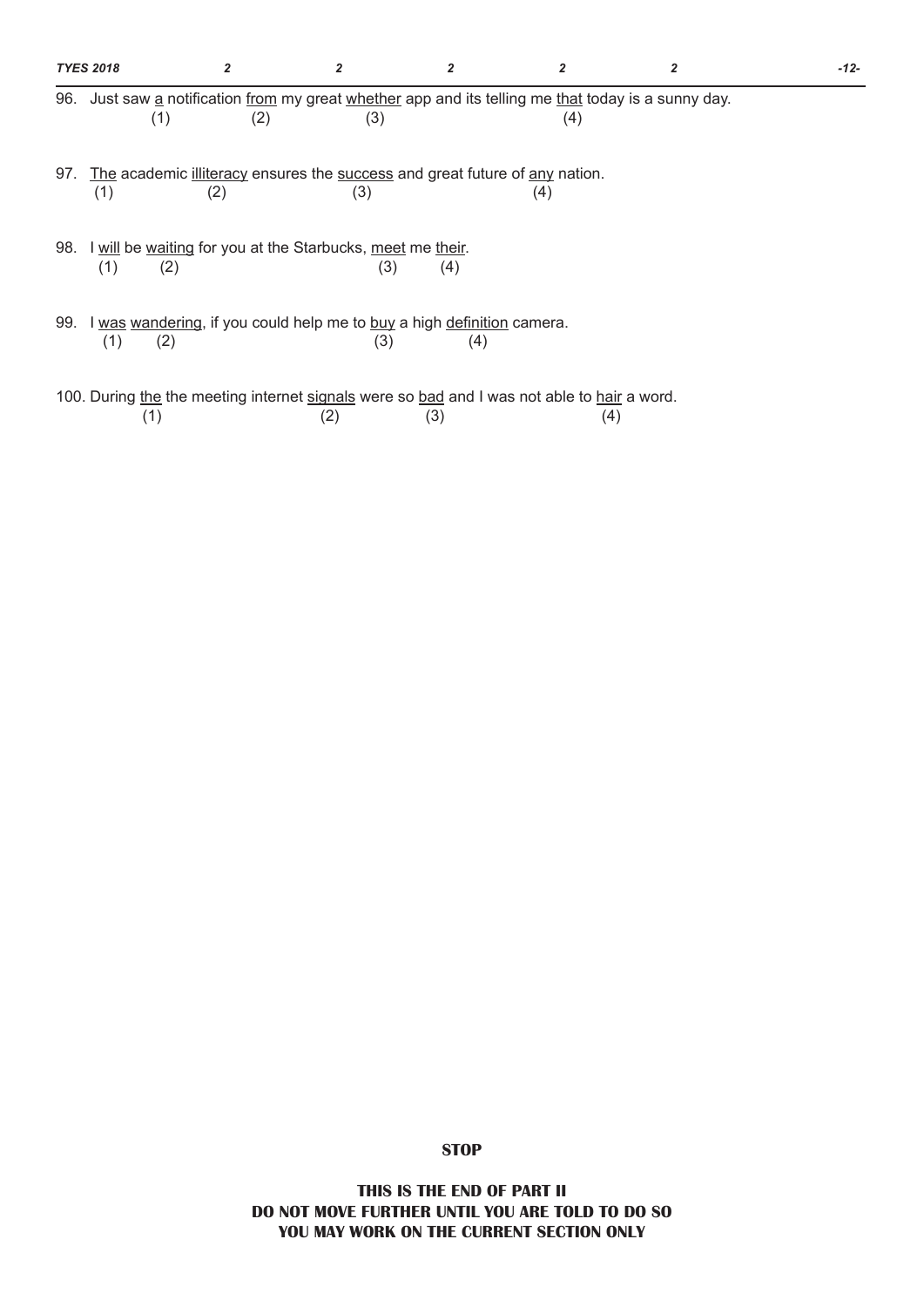### **PART III Vocabulary and Reading Comprehension Time – approximately 30 minutes (Questions 101-150)**

**In questions 101-110** each sentence has an underlined word or phrase. Choose the one word or phrase that best keeps the meaning of the original sentence if it is substituted for the underlined word or phrase.

- 101. If there is no impartial solution to the refugee crisis in the Middle East, you have to make safe zones or repatriate them to another country.
	- (1) fast
	- (2) partial
	- (3) reasonable
	- (4) perfect
- 102. If the interviewer laughs during your interview, he/ she might be sending a mixed message to you.
	- (1) confusing
	- (2) strange
	- (3) funny
	- (4) two
- 103. I have a wistful desire to travel back in time and correct my mistakes.
	- (1) strong desire
	- (2) passionate will
	- (3) deep nostalgia
	- (4) craving love
- 104. President Trump is very clear that his administration has dug their heels concerning the wall around southern border.
	- (1) maintained their stance
	- (2) refused to build a wall
	- (3) refused to pay for the wall
	- (4) refused to change their minds
- 105. There is a great admiration for Stevie Wonder amongst Hollywood Superstars.
	- (1) appreciation
	- (2) respect
	- (3) praise
	- (4) reverence
- 106. The widow of Mr. John is left with no kith and kin.
	- (1) children
	- (2) grand children
	- (3) friends, acquaintances
	- (4) connections
- 107. If you want vengeance for your family's murder, keep on fighting.
	- (1) revenge
	- (2) believing
	- (3) fighting
	- (4) praying
- 108. The evidence provided by the congress about Russian Meddling in US 2016 election has the most intricate details.
	- (1) best
	- (2) bad
	- (3) complicated
	- (4) secret
- 109. The approach of Thailand Stock Exchange has not been pragmatic lately.
	- (1) realistic
	- (2) real
	- (3) true
	- (4) genuine
- 110. We should be getting back to our customers instantly.
	- (1) fast
	- (2) actively
	- (3) promptly
	- (4) effectively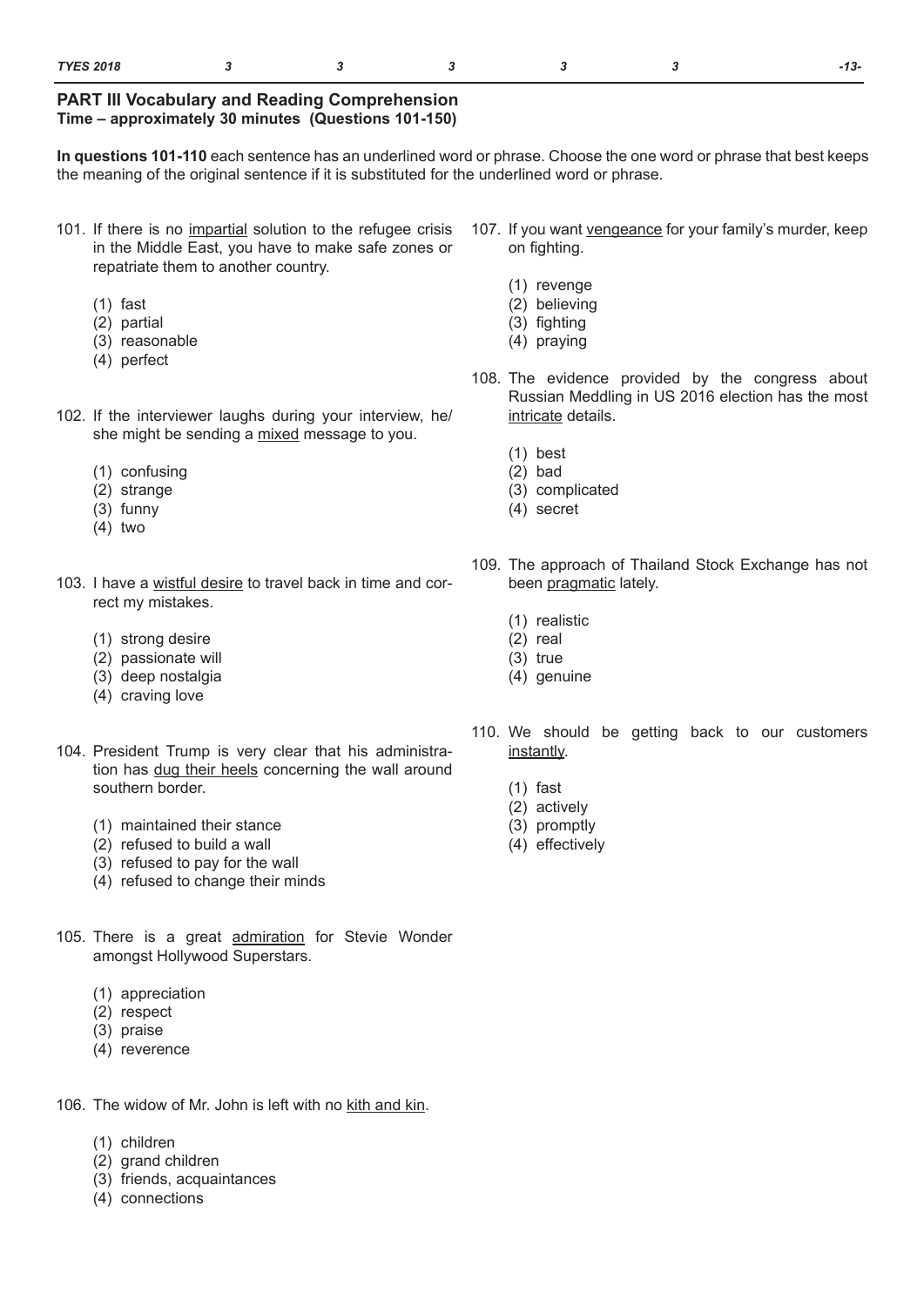**Directions (111 – 150)**: Read through the given passages and answer the questions.

### **Passage 1 Question 111 - 130**

Tesla was founded not by Elon Musk, but rather by Martin Eberhard and Marc Tarpenning in July 200(3) The two bootstrapped the fledgling auto company until Elon Musk led the company's \$7.5 million Series A financing round in February 2004, when Musk became the company's Chairman of the Board. In February 2005, Elon Musk again led another round of financing to inject \$13 million more into the company during the development of the yet-announced Tesla Roadster. Then, in 2007, the company raised a \$40 million Series C co-led by Musk and Technology Partners. On July 11, 2005 Tesla signed a production contract for Lotus to manufacture complete cars minus the powertrain for what would become the Tesla Roadster. On July 19th, 2006 Tesla's first production vehicle was unveiled by CEO Martin Eberhard and the company's chairman Elon Musk at an invite-only event at the Santa Monica airport. Tesla is now a officially a car company. By the end of 2007, Tesla is in a tough spot. The company is burning through money and in need of new leadership. In December 2007, Ze'ev Drori, a successful high-tech entrepreneur and proven chief executive, became CEO and President. Under Drori's leadership, 10% of the staff was laid off but the company became profitable. Yet Drori wouldn't last a year at Tesla. In October 2008, Musk succeeded Drori as CEO. Drori became Vice Chairman, but then left the company in December. By this time Musk had dumped \$70 million of his own money into Tesla. Tesla sold 2,250 Roadster models between 2008 and 201(2) It wasn't easy. The company struggled to deliver orders on time while attempting to reassure potential buyers about its capability. The British car show "Top Gear" didn't help — they rail the car, leading to a libel battle between Top Gear and Tesla. Top Gear wins. On June 30th, 2008, Tesla unveiled the Model S — the first car they'd really come to be known for. With a starting price of \$50,000 and seating for seven, the Model S was supposed to be Tesla's more "affordable" family sedan. On May 19, 2009, Tesla enters into a strategic partnership with Daimler AG, which acquired a 10% equity stake in Tesla for a reported \$50 million. Today, 10% of Tesla is worth billions. In June 2009 Tesla took a \$465 million loan from the United States Department of Energy. The company paid off the loan in May 2013, some nine years early. On June 29, 2010, Tesla raised \$226 million in its initial public offering becoming the first America car company to go public since Ford in 1956.

111. Who were the founders of Tesla?

- (1) Martin Eberhard and Marc Tarpenning
- (2) Martin Eberhard and Elon Musk
- (3) Elon Musk and Martin Eberhard
- (4) Ze'ev Drori
- 112. Who was Drori's successor as vice president?
	- (1) Marc Tarpenning
	- (2) Martin Eberhard
	- (3) Ze'ev
	- (4) Musk
- 113. When did Drori became the vice president of Tesla?
	- (1) 2005
	- (2) 2007
	- (3) 2008
	- (4) None of above
- 114. Who was the CEO of Tesla in 2006?
	- (1) Marc Tarpenning
	- (2) Martin Eberhard
	- (3) Ze'ev
	- (4) Musk

115. When did Musk become the chairman of the board?

[*https://techcrunch.com/gallery/a-brief-history-of-tesla/*]

- (1) 2005
- (2) 2007
- (3) 2004
- (4) 2009
- 116. Where did Tesla unveil their first vehicle?
	- (1) San Francisco Airport
	- (2) San Barnedino Airport
	- (3) San Francisco Expo Center
	- (4) Santa Monica Aiport
- 117. When did Tesla take a loan from US Dept of Energy?
	- (1) 2007
	- (2) 2009
	- (3) 2010
	- (4) 2006
- 118. When did Ze'ev Drori leave Tesla?
	- (1) 2007
	- (2) 2008
	- (3) 2010
	- (4) 2006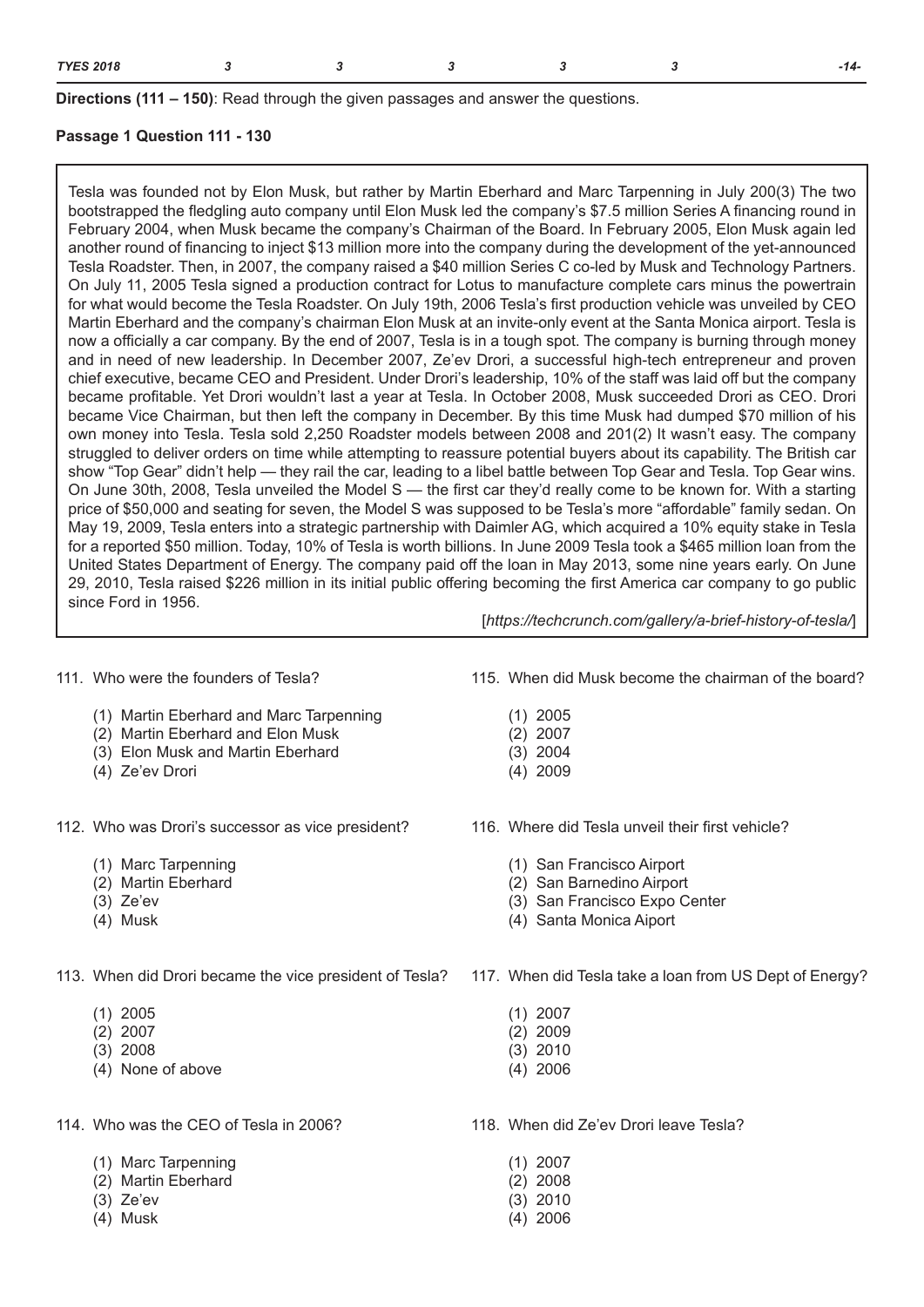| <b>TYES 2018</b>                       | 3 | 3                                                         | 3 |             | 3                    | 3                                               | -15-                                                    |
|----------------------------------------|---|-----------------------------------------------------------|---|-------------|----------------------|-------------------------------------------------|---------------------------------------------------------|
| 119. When did Tesla announce Roadster? |   |                                                           |   | ing?        |                      |                                                 | 126. How much money did Tesla raise from public offer-  |
| $(1)$ 2007                             |   |                                                           |   |             |                      |                                                 |                                                         |
| $(2)$ 2008                             |   |                                                           |   |             | $(1)$ \$334 millions |                                                 |                                                         |
| $(3)$ 2005                             |   |                                                           |   |             | (2) \$225 millions   |                                                 |                                                         |
| $(4)$ 2006                             |   |                                                           |   |             | (3) \$532 millions   |                                                 |                                                         |
|                                        |   |                                                           |   |             | (4) \$226 millions   |                                                 |                                                         |
|                                        |   | 120. How much money did Tesla raise in 2007?              |   |             |                      |                                                 |                                                         |
|                                        |   |                                                           |   |             |                      | 127. When did Tesla sign a contract with Lotus? |                                                         |
| (1) 465 million dollar                 |   |                                                           |   |             |                      |                                                 |                                                         |
| (2) 40 million dollar                  |   |                                                           |   | $(1)$ 2005  |                      |                                                 |                                                         |
| (3) 13 million dollar                  |   |                                                           |   | $(2)$ 2009  |                      |                                                 |                                                         |
| (4) 226 million dollar                 |   |                                                           |   | $(3)$ 2008  |                      |                                                 |                                                         |
|                                        |   |                                                           |   | $(4)$ 2006  |                      |                                                 |                                                         |
| 121. When did Tesla unveil Model S?    |   |                                                           |   |             |                      |                                                 |                                                         |
|                                        |   |                                                           |   |             |                      |                                                 | 128. How much of his own money did Musk invest in Tesla |
| $(1)$ 2007                             |   |                                                           |   | by 2008?    |                      |                                                 |                                                         |
| $(2)$ 2009                             |   |                                                           |   |             |                      |                                                 |                                                         |
| $(3)$ 2008                             |   |                                                           |   |             | $(1)$ \$60 million   |                                                 |                                                         |
| $(4)$ 2006                             |   |                                                           |   |             | $(2)$ \$70 million   |                                                 |                                                         |
|                                        |   |                                                           |   |             | (3) \$226 million    |                                                 |                                                         |
|                                        |   |                                                           |   |             | $(4)$ \$65 million   |                                                 |                                                         |
|                                        |   | 122. Which car company was the first one to go Public for |   |             |                      |                                                 |                                                         |
| initial offering?                      |   |                                                           |   |             |                      |                                                 |                                                         |
|                                        |   |                                                           |   |             |                      |                                                 | 129. Under whose leadership was Tesla's staff laid off? |
| $(1)$ Ford                             |   |                                                           |   |             |                      |                                                 |                                                         |
| $(2)$ Tesla                            |   |                                                           |   |             | (1) Marc Tarpenning  |                                                 |                                                         |
| (3) Ferrari                            |   |                                                           |   |             | (2) Martin Eberhard  |                                                 |                                                         |
| (4) Jaguar                             |   |                                                           |   | $(3)$ Ze'ev |                      |                                                 |                                                         |

(4) Musk

ENERGY?

(1) May 2013 (2) May 2012 (3) May 2014 (4) May 2011

130. When did Tesla pay back the US DEPARTMENT OF

- (4) Jaguar
- 123. What percentage of the stakes did Diamler AG own in Tesla in the year 2009?
	- (1) 15 %
	- (2) 60 %
	- (3) 10%
	- $(4)$  14%
- 124. How many roadsters were sold between 2008 to 2012?
	- (1) 2050
	- (2) 2250
	- (3) 2000
	- (4) 2500

125. What was the starting price of Model S?

- (1) \$30,000
- (2) \$50,000
- (3) \$60,000
- (4) \$70,000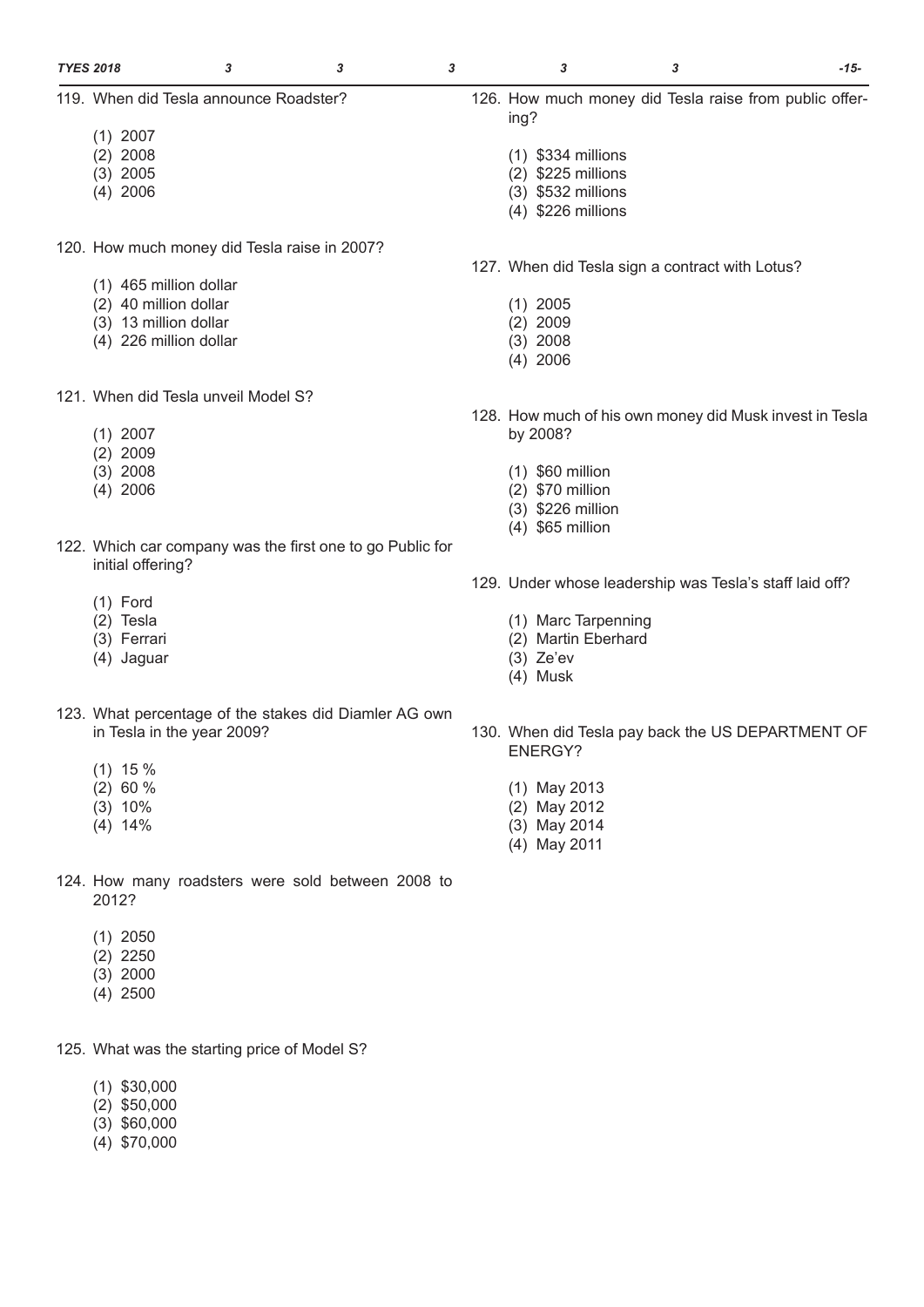## **Passage 2 Question 131 - 150**

## An Overview of Cosplay: Exploring the Subculture:

To some, cosplaying is a hobby. To others, cosplaying is a lifestyle. Whether you have participated in cosplay or not, cosplay has become prevalent in today's society. Ample time and labour is spent on creating these costumes, in order for individuals to participate in events that allow them to embody their favourite characters. To the uninformed, cosplay is the same as dressing up as a witch for Halloween. But for those who practice the art, cosplay is more than just dressing up – it is fully immersing oneself as a character and performing in front of hundreds of fans. How did this phenomenon start? When did cosplay grow from being 'dress up for adults' into something which has been accepted as a sub culture and a representation of one's fandom? Initially dubbed as 'costuming', cosplay began in the late 1930s in North America. Back then, cosplay did not require participants to mimic a character's appearance. Rather, they simply needed to dress appropriately for the genre, which is what Forrest J. Ackerman did in his futuristic costume when he attended a sci-fi convention. He was the first attendee to show up in costume, so in the following years, conventions began to look like masquerade balls, and prizes were given to whoever had the 'best costume.' In Japan, the manga series, Urusei Yatsura, and television series, Mobile Suit Gundam, helped launch the movement, as Japanese college students eagerly dressed as their favourite characters for conventions. Borrowing the practice of masquerading from North America, fans would re-enact their favourite scenes, which added to the excitement, as they were able to display their adoration for the series. It was not until 1984 that the term 'cosplay' was invented, combining the words 'costume' and 'play'. This was coined by the Japanese reporter, Nobuyuki Takahashi, after he attended Worldcon in Los Angeles. When translating the word 'masquerade' to the Japanese audience, he thought that the word sounded 'too old-fashioned' and used 'cosplay' to describe the concept. Fast forward to today, a time when cosplay has created a subculture of its own. In North America, it is no longer odd to see people donned in costume at conventions. Cosplay is no longer limited to just sci-fi or anime, but has branched into other categories, such as superheroes, cartoon characters, video game characters, and more. Similarly, Japan has embodied cosplay as part of their pop culture, especially in districts such as Harajuku and Shibuya. Cosplayers in these areas dress up on a daily basis, so it is not odd to see someone stand out amongst all the civilians. As well, maid cafes have become extremely popular, in which a waitress is dressed as a maid and serves her 'master' (aka the customer). This type of roleplaying might be considered 'odd' to others, which draws us to the question of why people choose to participate in cosplay in the first place.

[*https://the-artifice.com/cosplay-overview/*]

| 131. How many times has the word cosplay been used in 135. The word Cosplay is the combination of ______<br>this passage. |                          |  |                                                                                                      |  |            |  |  |
|---------------------------------------------------------------------------------------------------------------------------|--------------------------|--|------------------------------------------------------------------------------------------------------|--|------------|--|--|
| $(1)$ 18<br>$(3)$ 17                                                                                                      | $(2)$ 19<br>$(4)$ 20     |  | (1) Costume and playing<br>(2) Costume and player<br>(3) Costume and play<br>(4) Costume and players |  |            |  |  |
| 132. When was the term Cosplay invented?                                                                                  |                          |  |                                                                                                      |  |            |  |  |
| $(1)$ 1930<br>$(3)$ 1984                                                                                                  | $(2)$ 1970<br>$(4)$ 1935 |  | 136. When did cosplay begin?<br>$(1)$ 1984                                                           |  | $(2)$ 1930 |  |  |
| 133. Where did Cosplay start?                                                                                             |                          |  | $(3)$ 1935                                                                                           |  | $(4)$ 1940 |  |  |
|                                                                                                                           |                          |  |                                                                                                      |  |            |  |  |
| (1) Japan<br>(2) Korea<br>(3) North America                                                                               |                          |  | 137. Which series helped to launch the concept of<br>Cosplaying in Japan?                            |  |            |  |  |
| (4) China                                                                                                                 |                          |  | (1) Love series.<br>(2) Marvel series<br>(3) Urusei Yatsura and Mobile Suit Gundam                   |  |            |  |  |
| 134. Who invented the term Cosplay?                                                                                       |                          |  | (4) Nobuyuki series                                                                                  |  |            |  |  |
| Shibuya<br>(1)                                                                                                            |                          |  |                                                                                                      |  |            |  |  |

- (2) Harajuku
- (3) Nobuyuki Takahashi
- (4) Yaya Han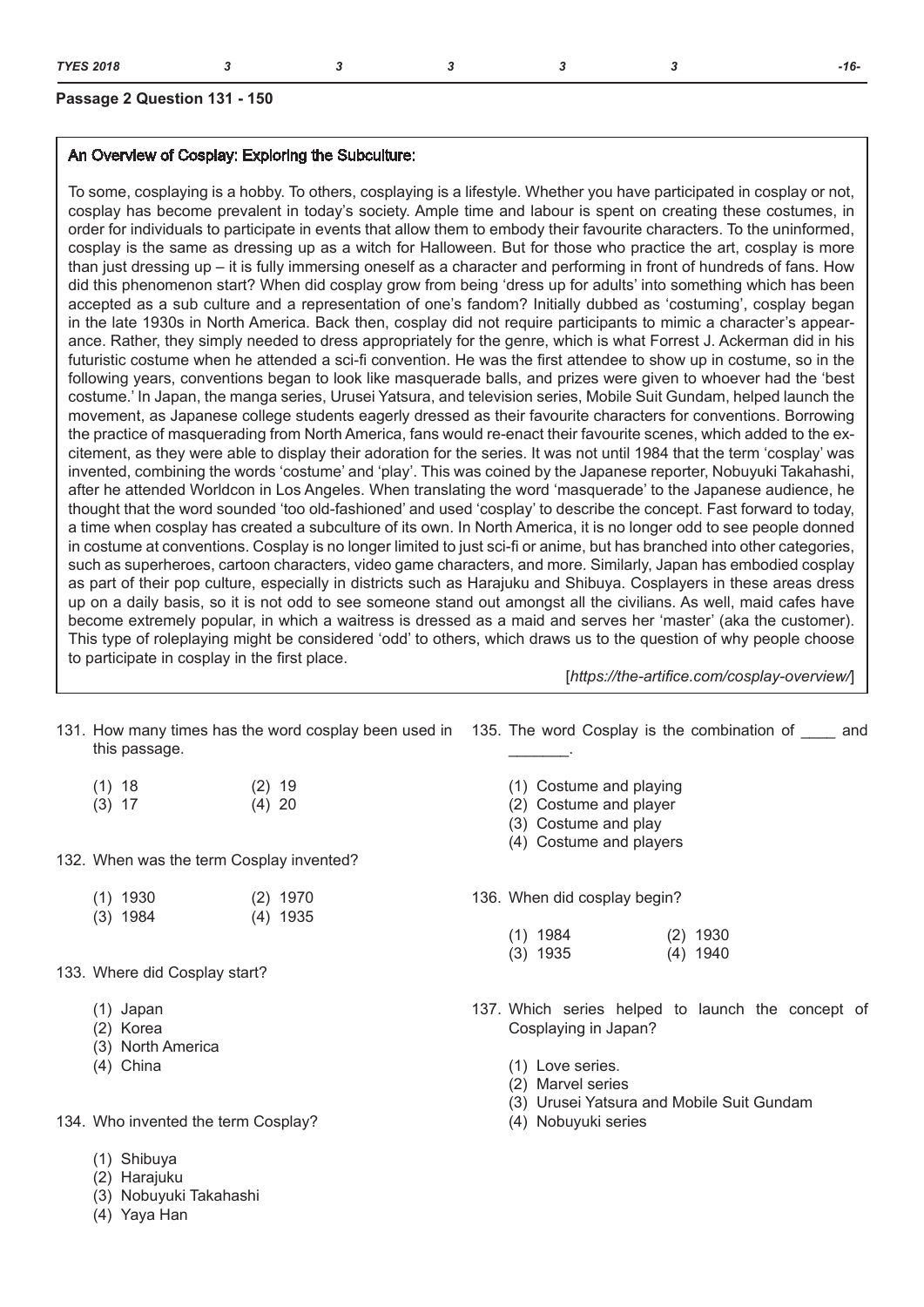| <b>TYES 2018</b> |                                                                                                           | 3 | 3                                     | 3 |                                                                         | 3                                                                                                                     | 3                           |                | $-17-$ |  |  |
|------------------|-----------------------------------------------------------------------------------------------------------|---|---------------------------------------|---|-------------------------------------------------------------------------|-----------------------------------------------------------------------------------------------------------------------|-----------------------------|----------------|--------|--|--|
|                  | 138. Which word was outdated for describing the concept<br>of cosplaying?                                 |   |                                       |   |                                                                         | 145. Who has been described as the master in the pas-<br>sage above?                                                  |                             |                |        |  |  |
|                  | (1) Costume and playing<br>(2) Masquerading and playing<br>(3) Masquerading<br>(4) Cosplaying             |   |                                       |   |                                                                         | $(1)$ Maid<br>(3) Café owner                                                                                          | (2) Cosplay<br>(4) Customer |                |        |  |  |
|                  |                                                                                                           |   |                                       |   |                                                                         | 146. What conventions did Forrest J Ackerman attend?                                                                  |                             |                |        |  |  |
|                  | 139. What are the popular districts of Japan for Cosplay-<br>ing?                                         |   |                                       |   |                                                                         | (1) Science Convention<br>(2) Science Fiction Conventions                                                             |                             |                |        |  |  |
|                  | $(1)$ Gagnam<br>(3) Ehime                                                                                 |   | (2) Tokyo<br>(4) Harajuku and Shibuya |   | (3) Masquerading Conventions<br>(4) Cosplay Conventions.                |                                                                                                                       |                             |                |        |  |  |
|                  | 140. Which branches of fiction have been influenced by<br>Cosplaying?                                     |   |                                       |   |                                                                         | 147. In 1984, which event did Nobuyuki Takahashi at-<br>tend?                                                         |                             |                |        |  |  |
|                  | (1) Anime, Sci-Fi<br>(2) Games, Superheroes<br>(3) Cartoon Characters<br>(4) All of above.                |   |                                       |   |                                                                         | (1) WorldCon<br>(2) Comic Con<br>(3) San Diego Comic Con<br>(4) New York Comic Con                                    |                             |                |        |  |  |
|                  | 141. Is it odd to see people dressing up as their favorite<br>characters now a days?                      |   |                                       |   | 148. Is cosplaying the same as dressing up as a witch for<br>Halloween? |                                                                                                                       |                             |                |        |  |  |
|                  | $(1)$ Yes<br>$(3)$ No                                                                                     |   | (2) Don't know<br>(4) Maybe           |   |                                                                         | $(1)$ Yes<br>$(3)$ True                                                                                               | $(2)$ No                    | (4) Don't know |        |  |  |
|                  |                                                                                                           |   |                                       |   |                                                                         | 149. Who was the first attendee to show up at the conven-<br>tions?                                                   |                             |                |        |  |  |
|                  | 142. Where did the Japanese adopt cosplaying from?                                                        |   |                                       |   |                                                                         |                                                                                                                       |                             |                |        |  |  |
|                  | (1) America<br>(3) South America                                                                          |   | (2) North America<br>(4) Option 1 & 2 |   |                                                                         | (1) Shibuya<br>(2) Forest J Ackerman<br>(3) Nobuyuki Takahashi<br>(4) Yaya Han                                        |                             |                |        |  |  |
|                  | 143. In Japan, who was the first one to dress up as their<br>favorite characters for the conventions?     |   |                                       |   |                                                                         | 150. Cosplay began as ___________ and changed into                                                                    |                             |                |        |  |  |
|                  | (1) Young boys and girls<br>(2) Young actors and actress<br>(3) Young K pop stars<br>(4) College students |   |                                       |   |                                                                         | (1) Costume and playing<br>(2) Character and science fiction<br>(3) Dress up and subculture<br>(4) Hobby and activity |                             |                |        |  |  |

- 144. In the early days of cosplaying, Cosplayers were required to mimic the character.
	- (1) True (2) False
	- (3) Don't know  $(4)$  None of above.

**THIS IS THE END OF YOUR TEST. IF YOU FINISH BEFORE TIME IS CALLED, CHECK YOUR WORK ON SECTION III ONLY.**

## **STOP**